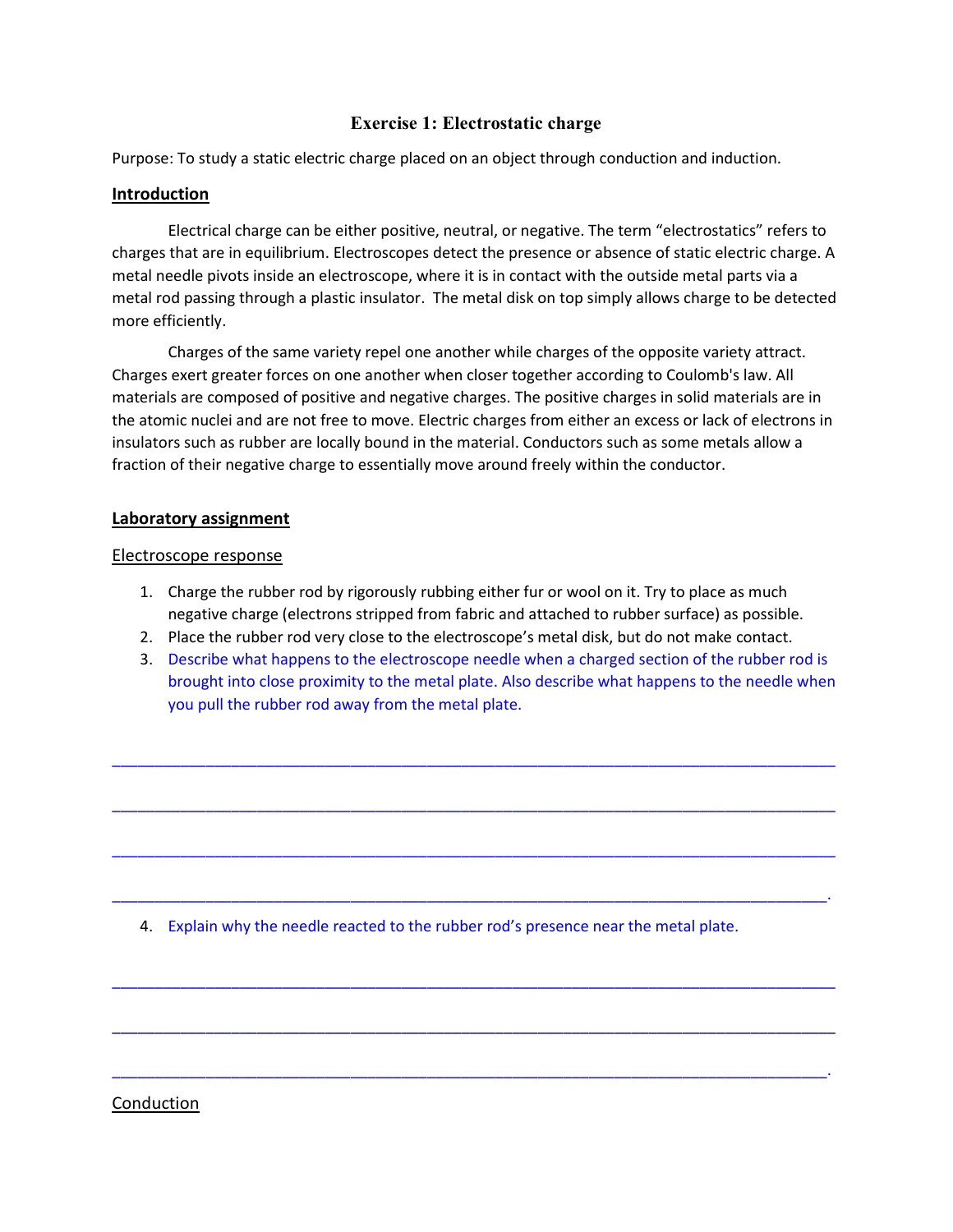- 5. Now recharge the rubber rod and bring it into contact with the metal plate and begin to slide the rubber surface across as much of the plate as you can. The needle may start to drop or fully drop at this point. (you may need to do this step more than once)
- 6. Remove the rubber rod so that it is far from the electroscope. The needle should move into a non-neutral position.
- 7. Explain why the needle moves into the charged position. Use this information and that the rubber rod is negatively charged to determine the electroscope's charge.

\_\_\_\_\_\_\_\_\_\_\_\_\_\_\_\_\_\_\_\_\_\_\_\_\_\_\_\_\_\_\_\_\_\_\_\_\_\_\_\_\_\_\_\_\_\_\_\_\_\_\_\_\_\_\_\_\_\_\_\_\_\_\_\_\_\_\_\_\_\_\_\_\_\_\_\_\_\_\_\_\_\_\_\_\_

\_\_\_\_\_\_\_\_\_\_\_\_\_\_\_\_\_\_\_\_\_\_\_\_\_\_\_\_\_\_\_\_\_\_\_\_\_\_\_\_\_\_\_\_\_\_\_\_\_\_\_\_\_\_\_\_\_\_\_\_\_\_\_\_\_\_\_\_\_\_\_\_\_\_\_\_\_\_\_\_\_\_\_\_\_

\_\_\_\_\_\_\_\_\_\_\_\_\_\_\_\_\_\_\_\_\_\_\_\_\_\_\_\_\_\_\_\_\_\_\_\_\_\_\_\_\_\_\_\_\_\_\_\_\_\_\_\_\_\_\_\_\_\_\_\_\_\_\_\_\_\_\_\_\_\_\_\_\_\_\_\_\_\_\_\_\_\_\_\_.

\_\_\_\_\_\_\_\_\_\_\_\_\_\_\_\_\_\_\_\_\_\_\_\_\_\_\_\_\_\_\_\_\_\_\_\_\_\_\_\_\_\_\_\_\_\_\_\_\_\_\_\_\_\_\_\_\_\_\_\_\_\_\_\_\_\_\_\_\_\_\_\_\_\_\_\_\_\_\_\_\_\_\_\_\_

\_\_\_\_\_\_\_\_\_\_\_\_\_\_\_\_\_\_\_\_\_\_\_\_\_\_\_\_\_\_\_\_\_\_\_\_\_\_\_\_\_\_\_\_\_\_\_\_\_\_\_\_\_\_\_\_\_\_\_\_\_\_\_\_\_\_\_\_\_\_\_\_\_\_\_\_\_\_\_\_\_\_\_\_\_

\_\_\_\_\_\_\_\_\_\_\_\_\_\_\_\_\_\_\_\_\_\_\_\_\_\_\_\_\_\_\_\_\_\_\_\_\_\_\_\_\_\_\_\_\_\_\_\_\_\_\_\_\_\_\_\_\_\_\_\_\_\_\_\_\_\_\_\_\_\_\_\_\_\_\_\_\_\_\_\_\_\_\_\_.

\_\_\_\_\_\_\_\_\_\_\_\_\_\_\_\_\_\_\_\_\_\_\_\_\_\_\_\_\_\_\_\_\_\_\_\_\_\_\_\_\_\_\_\_\_\_\_\_\_\_\_\_\_\_\_\_\_\_\_\_\_\_\_\_\_\_\_\_\_\_\_\_\_\_\_\_\_\_\_\_\_\_\_\_\_

\_\_\_\_\_\_\_\_\_\_\_\_\_\_\_\_\_\_\_\_\_\_\_\_\_\_\_\_\_\_\_\_\_\_\_\_\_\_\_\_\_\_\_\_\_\_\_\_\_\_\_\_\_\_\_\_\_\_\_\_\_\_\_\_\_\_\_\_\_\_\_\_\_\_\_\_\_\_\_\_\_\_\_\_\_

\_\_\_\_\_\_\_\_\_\_\_\_\_\_\_\_\_\_\_\_\_\_\_\_\_\_\_\_\_\_\_\_\_\_\_\_\_\_\_\_\_\_\_\_\_\_\_\_\_\_\_\_\_\_\_\_\_\_\_\_\_\_\_\_\_\_\_\_\_\_\_\_\_\_\_\_\_\_\_\_\_\_\_\_.

- 8. Recharge the rubber rod with more electrons and then place it near the metal plate, but do not touch the metal plate.
- 9. Describe what the needle does and explain why it behaves this way.

- 10. Move the rubber rod far away from the metal plate and get the lighter.
- 11. Move the lighter's tip a few cm above the metal plate and strike a flame.
- 12. Describe what the needle does and explain why it behaves this way.

#### **Induction**

- 13. Now recharge the rubber rod and ground the electroscope at its base.
- 14. Place the rubber rod near the electroscope's metal plate (but not touching) while grounding the scope.
- 15. Disconnect the ground wire while the rubber rod is still near the metal plate, then remove the rubber rod from the vicinity of the electroscope.